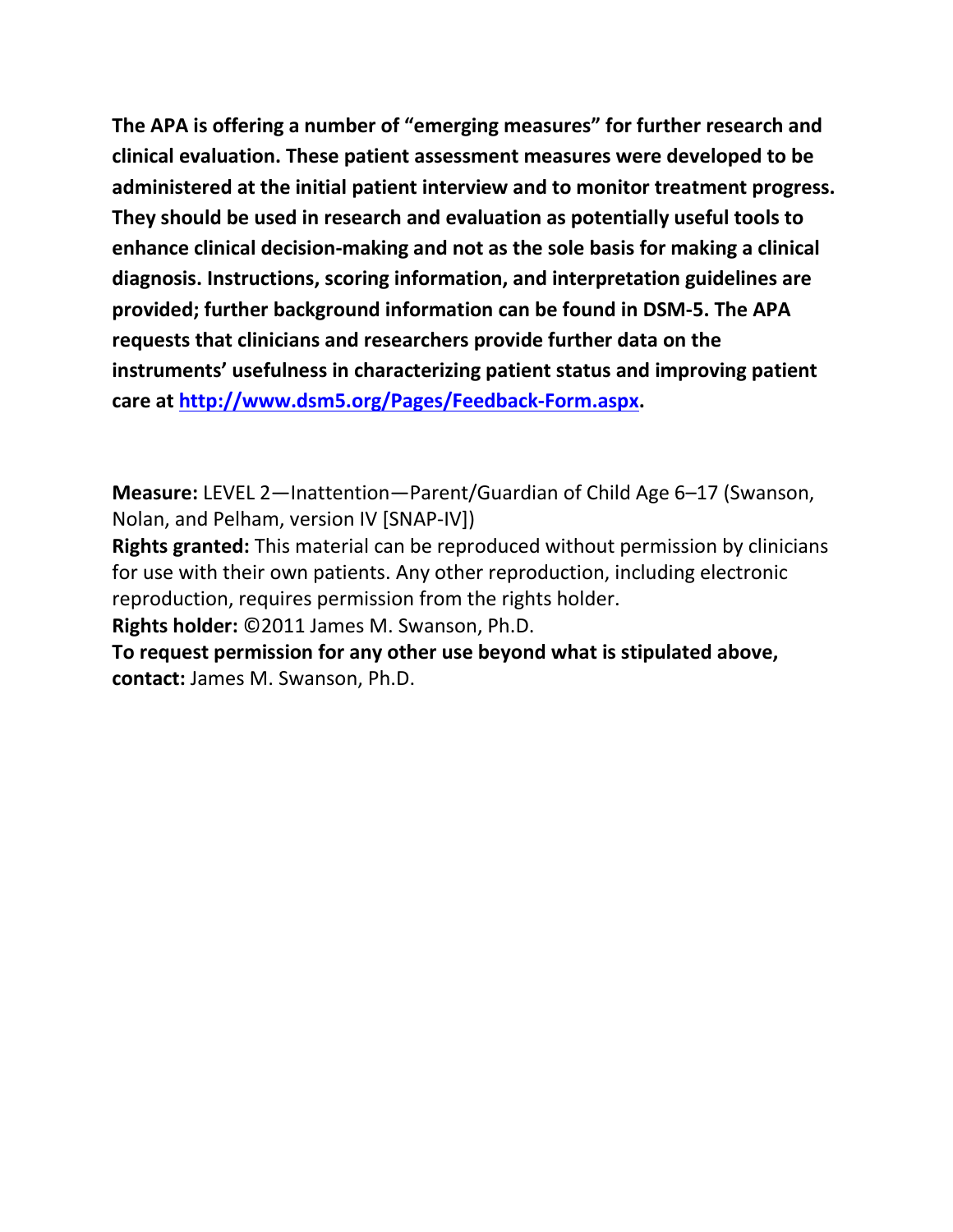# **LEVEL 2—Inattention—Parent/Guardian of Child Age 6–17\***

# **\* Swanson, Nolan, and Pelham, version IV (SNAP-IV)**

| <b>Child's Name:</b>                                     | Age: | Sex: $\Box$ Male $\Box$ Female | Date: |  |  |  |  |
|----------------------------------------------------------|------|--------------------------------|-------|--|--|--|--|
| What is your relationship with the child receiving care? |      |                                |       |  |  |  |  |

**Instructions to parent/guardian:** On the DSM-5 Level 1 cross-cutting questionnaire that you just completed, you indicated that *during the past 2 weeks* your child receiving care has been bothered by "problems paying attention when he/she was in class or doing his/her homework or reading a book or playing a game" at a slight or greater level of severity. The questions below ask about these feelings in more detail and especially how often your child receiving care has been bothered by a list of symptoms **during the past 7 days. Please respond to each item by marking ( or x) one box per row.** 

|                                                                                                                                                               |                                                                                                                                       |               |                      |                       |                  | <b>Clinician</b><br><b>Use</b> |
|---------------------------------------------------------------------------------------------------------------------------------------------------------------|---------------------------------------------------------------------------------------------------------------------------------------|---------------|----------------------|-----------------------|------------------|--------------------------------|
| For each item, choose the response which best describes<br>your child in the last SEVEN (7) DAYS:                                                             |                                                                                                                                       | Not at<br>All | <b>Just a Little</b> | Quite a<br><b>Bit</b> | <b>Very Much</b> | <b>Item Score</b>              |
| 1.                                                                                                                                                            | Often fails to give close attention to details or makes<br>careless mistakes in schoolwork, work, or other<br>activities.             | $\Box$ 0      | $\Box$ 1             | $\Box$ 2              | $\Box$ 3         |                                |
| 2.                                                                                                                                                            | Often has difficulty sustaining attention in tasks or play<br>activities.                                                             | $\Box$ 0      | $\Box$ 1             | $\square$ 2           | $\Box$ 3         |                                |
| 3.                                                                                                                                                            | Often does not seem to listen when spoken to directly.                                                                                | $\Box$ 0      | $\Box$ 1             | $\square$ 2           | $\Box$ 3         |                                |
| $\mathbf{4}$ .                                                                                                                                                | Often does not follow through on instructions and fails<br>to finish schoolwork, chores, or duties.                                   | $\Box$ 0      | $\Box$ 1             | $\Box$ 2              | $\Box$ 3         |                                |
| 5.                                                                                                                                                            | Often has difficulty organizing tasks and activities.                                                                                 | $\Box$ 0      | $\Box$ 1             | $\square$ 2           | $\Box$ 3         |                                |
| 6.                                                                                                                                                            | Often avoids, dislikes, or is reluctant to engage in tasks<br>that require sustained mental effort (e.g., schoolwork or<br>homework). | $\Box$ 0      | $\Box$ 1             | $\Box$ 2              | $\Box$ 3         |                                |
| 7.                                                                                                                                                            | Often loses things necessary for tasks or activities (e.g.,<br>toys, school assignments, pencils, books, or tools.)                   | $\Box$ 0      | $\Box$ 1             | $\square$ 2           | $\Box$ 3         |                                |
| 8.                                                                                                                                                            | Often is distracted by extraneous stimuli.                                                                                            | $\Box$ 0      | $\Box$ 1             | $\square$ 2           | $\Box$ 3         |                                |
| <b>Total/Partial Raw Score:</b>                                                                                                                               |                                                                                                                                       |               |                      |                       |                  |                                |
| Prorated Total Raw Score: (if 1-2 items left unanswered)                                                                                                      |                                                                                                                                       |               |                      |                       |                  |                                |
| <b>Average Total Score</b><br>©2011 James M. Swanson, Ph.D. This material can be reproduced without permission by clinicians for use with their own patients. |                                                                                                                                       |               |                      |                       |                  |                                |

©2011 James M. Swanson, Ph.D. This material can be reproduced without permission by clinicians for use with their own patients. Any other reproduction, including electronic reproduction, requires permission.